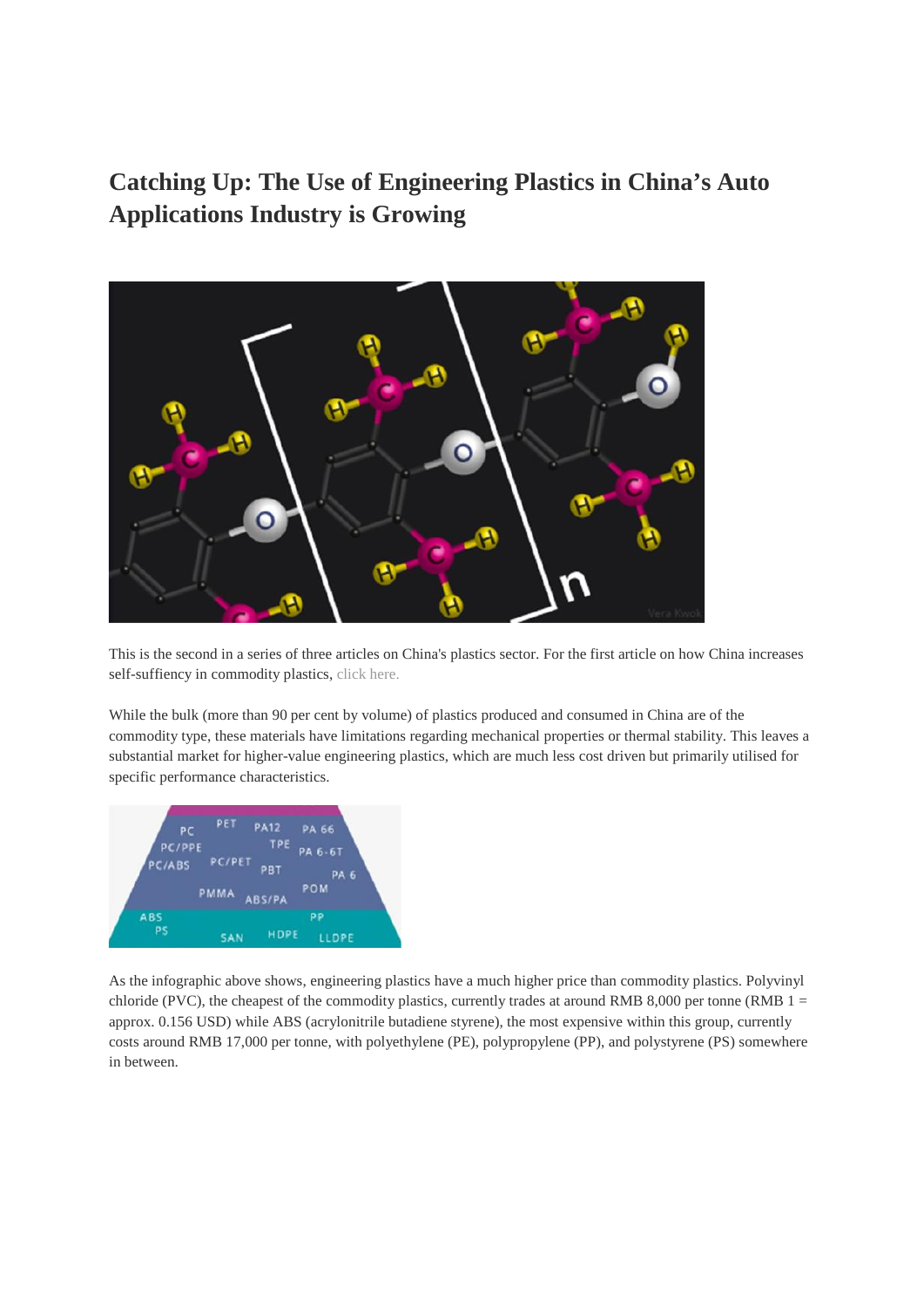By contrast, engineering plastics generally cost around RMB 30,000 per tonne or more. Given the higher price of engineering plastics, they are utilised only in those applications in which their superior mechanical and thermal properties are required, with key examples including:

- Appliances (air conditioners, hair dryers, mobile phones, printers, etc.)
- Automotive (interior, exterior, power train, under-the-hood, chassis)
- Electrical and electronic (E&E) components (connectors, switches, sockets, fans, etc.)
- Power tools (electric drill, electric saw, electric screwdriver, etc.)
- Other (eg, fluid handling, IT, telecommunication, luggage, pumps, toys, etc.)
- $\bullet$  and  $\bullet$

## **Advantages of Engineering Plastics**

In these applications, engineering plastics not so much replace commodity plastics but rather expand the range of plastics applications by substituting other materials such as metal or wood. The utilisation of plastics can bring substantial advantages.

Frequently, the aim of weight reduction is a major driver for the substitution of metal. Often, plastics can actually reduce the costs, particularly in applications where a single complex plastics part can replace a number of metal parts (though for small lot sizes, plastics tend to be more expensive than metals due to the costs for the moulds). Plastics also allow for a greater flexibility of design, and may have advantages with regard to recycling, though this depends on the existing recycling infrastructure.

A final, major advantage of plastics is their easy customisation. As plastics are mixtures of one or more base polymers as well as many different additives and fillers, it is relatively straightforward to fine-tune materials according to specific requirements. For example, Kingfa, a major Chinese plastics distributor, offers more than 3,000 different types of plastics.

Depending on the specific modification of each type, each material can be selected according to a number of mechanical properties (such as compressive strength, flexibility, hardness), stability (eg, light stability, heat stability, UV stability, moisture stability, chemical stability, biological stability), processing properties (flow of the molten material, moulding shrinkage, melting temperature, etc.) as well as various other properties (eg, electrical properties, density, colour, flammability).

## **Chinese Market and Producers**

In the Chinese market, the most important engineering plastics are polycarbonate (PC), polyamide (PA), polybutylene terephthalate (PBT), polyacetal = polyoxymethylene (POM), and polyphenylene oxide (PPO). According to some industry estimates, automotive applications account for about 33 per cent of engineering plastics utilisation, followed by electrical/electronic applications (26 per cent) and home appliances (19 per cent). The market for engineering plastics showed strong annual growth of about 15 per cent in the period from 2005 to 2010, and for the period until 2015 further – though slightly slower – annual growth of about 10 per cent is forecast. While Chinese producers are important players in commodity plastics, the market for engineering plastics is still dominated by multinational companies, particularly in the higher-end automotive application. None of the multinational chemical companies produces all of the five engineering plastics listed above – rather, different companies have different strengths:

- PA has a number of strong multinational players including BASF, DuPont, Lanxess, Rhodia, and DSM, all of whom benefit from the strong demand for PA – particularly from the Chinese automotive industry.
- Polycarbonate has three major players Teijin, Bayer, and Sabic (formerly GE Plastics) though other companies such as Styron (formerly Dow) and Mitsubishi also participate.
- In PBT, the market leaders are BASF, Toray, Sabic, and Ticona.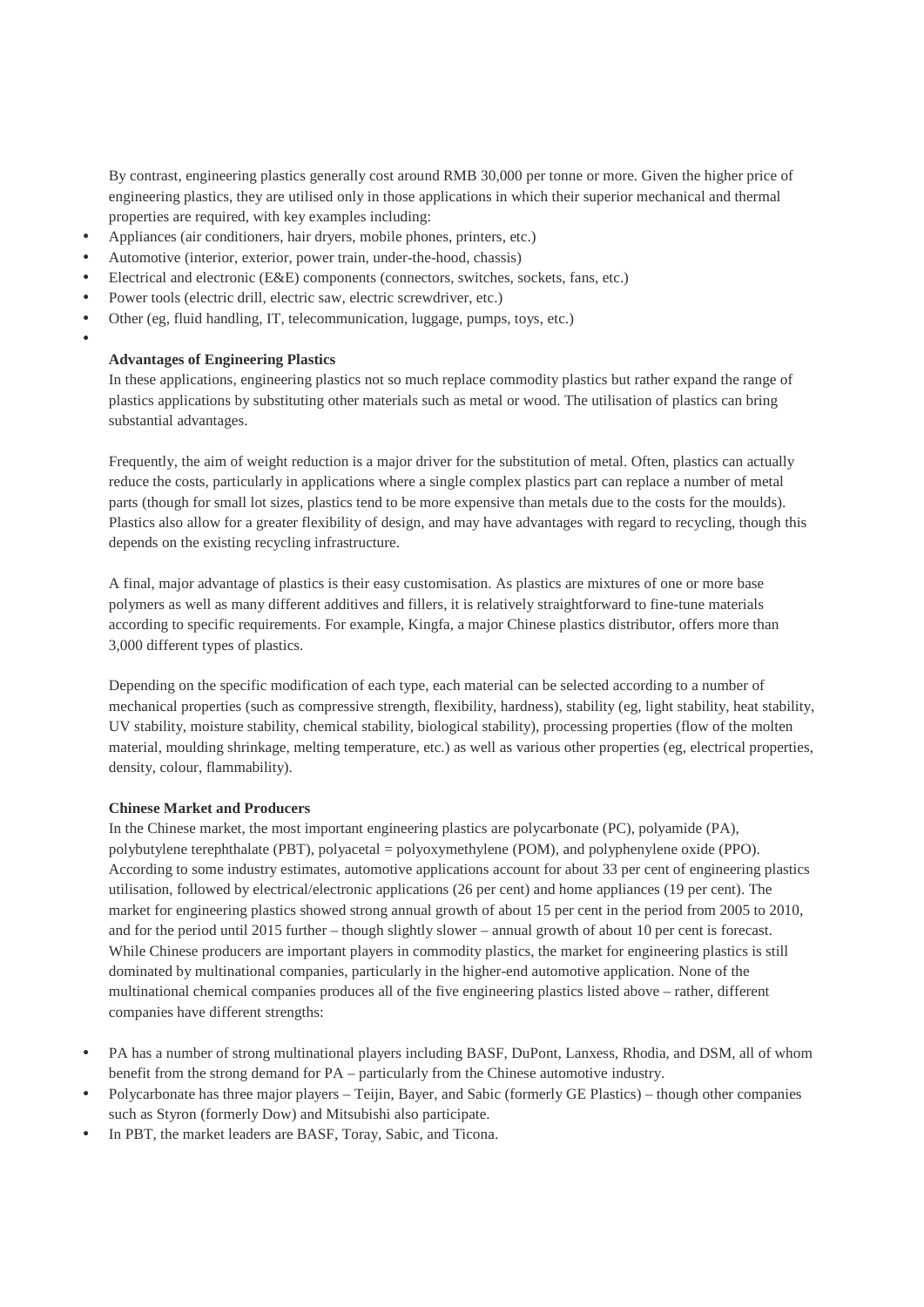- POM is dominated by DuPont and Ticona, leaving only smaller shares for companies such as Mitsubishi, Polyplastics, and KEP
- In PPO, there are only two major players: Sabic and Asahi Kasei.

So far, domestic companies can only supply low-end engineering plastics and thus do not play a major role in engineering plastics for the automotive industry. However, this is likely to change in the future as the quantity produced by domestic companies and the quality of the material improve.

## **Plastics in China's Automotive Industry**

In the recent past, the utilisation of plastics in cars has increased strongly – in particular in the more demanding under-the-hood applications. The infographic below illustrates which automotive components are made partly or completely of plastics.



The total plastics weight of 170 kilogrammes shown in the infographic above is for a typical car produced by a Chinese-European joint-venture. Interestingly, purely Chinese models have a much lower plastics content of only about 110 kilogrammes while a model imported from Europe may contain as much as 210 kilogrammes of plastics. That difference means plastics are expected to increase their penetration in the automotive industry, particularly in domestically produced cars. The ambitious government goals regarding electric and hybrid vehicles may also push the market further as weight concerns are even more important for these vehicles than for traditional passenger cars. And of course, the simple increase in the number of vehicles sold in China per year will also boost demand for plastics in cars (despite the slowdown in sales growth in 2011 compared to 2010).

Most of the expected growth is in PA rather than in the other engineering plastics. As a consequence, several multinational companies have expanded their capacity recently. For example, in early 2011 BASF announced that it would more than double the compounding capacity of engineering plastics at its Pudong site in Shanghai. Rhodia announced that after a 25 per cent sales increase in 2010 and a 15 per cent growth forecast for 2011, compounding capacity at its Shanghai facility would be expanded by 40 per cent by July 2011. And Lanxess just inaugurated a new production line for PA and PBT at its site in Wuxi, expanding the plant's annual capacity from 40,000 tonnes-per-year to 60,000 tonnes-per-year. At the same time, domestic company Kingfa just raised capital by issuing 250 million new shares in order to start a high-performance automobile-purposed polymers project focusing on PA, PC, and ABS.

## **Moving Towards Plastics**

The shift from metals towards plastics will not be without complications however. The key issue is that the infrastructure requirements for use of plastics in cars are very different from the ones currently needed for metals usage. Replacement of metals by plastics requires extensive retraining of automotive engineers who as a group have worked with metal for more than a century but have very limited experience with polymers (not surprising as, for example, still more than 80 per cent of the weight of US cars is taken by steel, iron, and aluminium).